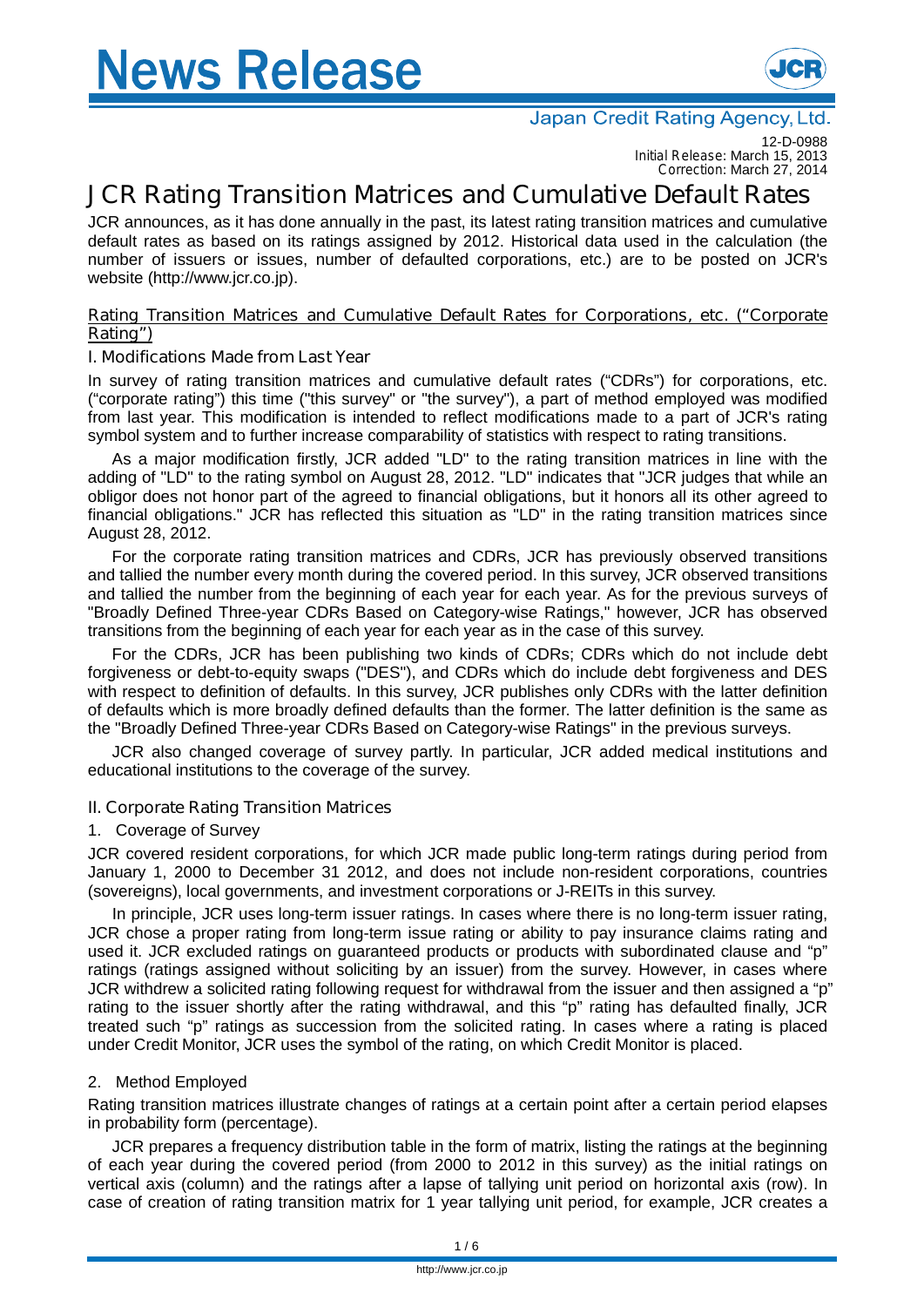

frequency distribution table that indicates changes of ratings at the beginning of year 2000 one year later and then creates a table in the same way for the ratings at the beginning of year 2001, and thereafter. JCR then simply adds the numbers in the cells of the multiple frequency distribution tables created in the aforementioned process at the same position and divides the figure totaled in each cell by the total number of ratings at the initial time (the total number of data for each row) for each rating category to indicate the results in percentage form as rating transition matrix.

In cases where reorganizations such as mergers and company splits have been conducted, JCR focuses attention on legal survival or extinction and decides continuation or non-continuation of the transition observations. In cases where JCR assigned a rating for a new company into which two companies rated by JCR merged, JCR, in principle, traces rating transition of the new company from the rating of the surviving company and does not trace rating transition of the new company from the extinct company.

In cases where "LD" or "D" has been assigned for a certain issuer during a certain year, JCR treats the record in the rating transition matrix as if the rating at the end of the year was "LD" or "D".

3. Rating Transition Matrices (from 2000 to 2012) (Please refer to Tables 1 through 3)

Table 1. Rating Transition Matrix (tallying unit period: 1 year)

|             | AAA  | AA+   | AA    | AA-   | $A+$  |       | А-    | BBB+                 | <b>BBB</b> | BBB-  | BB+   | <b>BB</b> | BB-            | $B+$  |      | в-    | <b>CCC</b> or lower | LD   |       |
|-------------|------|-------|-------|-------|-------|-------|-------|----------------------|------------|-------|-------|-----------|----------------|-------|------|-------|---------------------|------|-------|
| AAA         | 94.0 | 4.86  | 0.54  | 0.00  | 0.00  | 0.54  | 0.00  | 0.00                 | 0.00       | 0.00  | 0.00  | 0.00      | 0.00           | 0.00  | 0.00 | 0.00  | 0.00                | 0.00 | 0.00  |
| $AA+$       | 1.27 | 91.14 | 6.33  | 0.63  | 0.63  | 0.00  | 0.00  | 0.00                 | 0.00       | 0.00  | 0.00  | 0.00      | 0.00           | 0.00  | 0.00 | 0.00  | 0.00                | 0.00 | 0.00  |
| AA          | 0.34 | 1.01  | 93.96 | 3.69  | 0.00  | 0.34  | 0.00  | 0.34                 | 0.00       | 0.34  | 0.00  | 0.00      | 0.00           | 0.00  | 0.00 | 0.00  | 0.00                | 0.00 | 0.00  |
| AA-         | 0.00 | 0.00  | 3.32  | 89.42 | 6.22  | 0.62  | 0.21  | 0.00                 | 0.21       | 0.00  | 0.00  | 0.00      | 0.00           | 0.00  | 0.00 | 0.00  | 0.00                | 0.00 | 0.00  |
| $_{H+}$     | 0.00 | 0.00  | 0.26  | 5.45  | 87.92 | 5.97  | 0.13  | 0.00                 | 0.00       | 0.13  | 0.00  | 0.00      | 0.00           | 0.00  | 0.00 | 0.00  | 0.00                | 0.00 | 0.13  |
|             | 0.00 | 0.00  | 0.29  | 0.57  | 6.32  | 86.60 | 5.26  | 0.96                 | 0.00       | 0.00  | 0.00  | 0.00      | 0.00           | 0.00  | 0.00 | 0.00  | 0.00                | 0.00 | 0.00  |
|             | 0.00 | 0.00  | 0.08  | 0.17  | 0.33  | 9.47  | 84.22 | 4.98                 | 0.58       | 0.08  | 0.00  | 0.00      | 0.08           | 0.00  | 0.00 | 0.00  | 0.00                | 0.00 | 0.00  |
| BBB+        | 0.00 | 0.00  | 0.00  | 0.00  | 0.24  | 1.06  | 9.32  | <b>CALLAS</b><br>01. | 7.67       | 0.24  | 0.00  | 0.12      | 0.00           | 0.12  | 0.00 | 0.00  | 0.12                | 0.00 | 0.00  |
| <b>BBB</b>  | 0.00 | 0.00  | 0.00  | 0.09  | 0.00  | 0.19  | 0.94  | 8.17                 | 82.82      | 6.57  | 0.47  | 0.09      | 0.00           | 0.00  | 0.09 | 0.00  | 0.09                | 0.09 | 0.38  |
| BBB-        | 0.00 | 0.00  | 0.00  | 0.00  | 0.32  | 0.16  | 0.16  | 0.32                 | 10.03      | 79.94 | 6.47  | 1.29      | 0.00           | 0.32  | 0.32 | 0.32  | 0.00                | 0.00 | 0.32  |
| BB+         | 0.00 | 0.00  | 0.00  | 0.00  | 0.00  | 0.00  | 0.00  | 0.00                 | 0.88       | 16.81 | 69.03 | 7.96      | 1.77           | 0.88  | 0.00 | 0.88  | 0.00                | 0.00 | 1.77  |
| ВB          | 0.00 | 0.00  | 0.00  | 0.00  | 0.00  | 0.00  | 0.00  | 0.00                 | 0.00       | 4.44  | 15.56 | 64.44     | $11.1^{\circ}$ | 4.44  | 0.00 | 0.00  | 0.00                | 0.00 | 0.00  |
| BB-         | 0.00 | 0.00  | 0.00  | 0.00  | 0.00  | 0.00  | 0.00  | 0.00                 | 0.00       | 0.00  | 10.53 | 21.05     | 42.1           | 15.79 | 0.00 | 0.00  | 10.53               | 0.00 | 0.00  |
| B+          | 0.00 | 0.00  | 0.00  | 0.00  | 0.00  | 0.00  | 0.00  | 0.00                 | 0.00       | 7.14  | 0.00  | 0.00      | 21.43          | 57.14 | 0.00 | 0.00  | 0.00                | 0.00 | 14.29 |
|             | 0.00 | 0.00  | 0.00  | 0.00  | 0.00  | 0.00  | 0.00  | 0.00                 | 0.00       | 0.00  | 0.00  | 0.00      | 0.00           | 0.00  | 28.5 | 0.00  | 14.29               | 0.00 | 57.14 |
| к.          | 0.00 | 0.00  | 0.00  | 0.00  | 0.00  | 0.00  | 0.00  | 0.00                 | 0.00       | 0.00  | 0.00  | 0.00      | 20.00          | 0.00  | 0.00 | 60.00 | 20.00               | 0.00 | 0.00  |
| CCC or lowe | 0.00 | 0.00  | 0.00  | 0.00  | 0.00  | 0.00  | 0.00  | 0.00                 | 0.00       | 0.00  | 0.00  | 0.00      | 0.00           | 0.00  | 0.00 | 0.00  | 33.33               | 0.00 | 66.67 |

Table 2. Rating Transition Matrix (tallying unit period: 3 years)

|              | AAA  | $AA+$ | AА    | AA-   | A+    |       | д.    | BBB+  | <b>BBB</b> | BBB-  | $BB+$ | <b>BB</b> | BB-   | B+    |      | B-   | CCC or lower | ID.  |        |
|--------------|------|-------|-------|-------|-------|-------|-------|-------|------------|-------|-------|-----------|-------|-------|------|------|--------------|------|--------|
| AAA          | 85.3 | 9.33  | 4.00  | 0.00  | 0.00  | 1.33  | 0.00  | 0.00  | 0.00       | 0.00  | 0.00  | 0.00      | 0.00  | 0.00  | 0.00 | 0.00 | 0.00         | 0.00 | 0.00   |
| AA+          | 3.64 | 75.45 | 15.45 | 2.73  | 2.73  | 0.00  | 0.00  | 0.00  | 0.00       | 0.00  | 0.00  | 0.00      | 0.00  | 0.00  | 0.00 | 0.00 | 0.00         | 0.00 | 0.00   |
| AA           | 0.46 | 4.63  | 82.87 | 7.87  | 0.93  | 1.39  | 0.46  | 1.39  | 0.00       | 0.00  | 0.00  | 0.00      | 0.00  | 0.00  | 0.00 | 0.00 | 0.00         | 0.00 | 0.00   |
| AA-          | 0.00 | 0.00  | 8.17  | 72.21 | 16.08 | 2.18  | 0.00  | 0.00  | 0.82       | 0.54  | 0.00  | 0.00      | 0.00  | 0.00  | 0.00 | 0.00 | 0.00         | 0.00 | 0.00   |
| A+           | 0.00 | 0.00  | 1.71  | 13.14 | 69.62 | 12.97 | 1.19  | 0.68  | 0.17       | 0.17  | 0.00  | 0.00      | 0.00  | 0.00  | 0.00 | 0.00 | 0.00         | 0.00 | 0.34   |
|              | 0.00 | 0.00  | 0.64  | 1.67  | 16.45 | 65.42 | 10.15 | 4.88  | 0.39       | 0.00  | 0.00  | 0.00      | 0.00  | 0.26  | 0.00 | 0.00 | 0.13         | 0.00 | 0.00   |
|              | 0.00 | 0.00  | 0.32  | 0.32  | 2.55  | 22.51 | 63.06 | 8.17  | 1.59       | 1.06  | 0.11  | 0.11      | 0.00  | 0.11  | 0.00 | 0.00 | 0.00         | 0.00 | 0.11   |
| BBB+         | 0.00 | 0.00  | 0.16  | 0.16  | 0.65  | 5.34  | 20.39 | 53.56 | 14.89      | 3.72  | 0.32  | 0.00      | 0.16  | 0.00  | 0.00 | 0.00 | 0.32         | 0.00 | 0.32   |
| <b>BBB</b>   | 0.00 | 0.00  | 0.00  | 0.26  | 0.00  | 1.53  | 4.46  | 19.52 | 59.06      | 12.63 | 1.02  | 0.26      | 0.00  | 0.13  | 0.00 | 0.00 | 0.13         | 0.13 | 0.89   |
| BBB-         | 0.00 | 0.00  | 0.00  | 0.44  | 0.44  | 1.33  | 1.78  | 3.56  | 23.56      | 52.00 | 9.78  | 1.78      | 0.22  | 0.22  | 0.44 | 0.67 | 0.00         | 0.00 | 3.78   |
| BB+          | 0.00 | 0.00  | 0.00  | 0.00  | 0.00  | 0.00  | 0.00  | 5.63  | 8.45       | 32.39 | 29.58 | 11.27     | 5.63  | 1.41  | 0.00 | 0.00 | 0.00         | 0.00 | 5.63   |
| <b>BB</b>    | 0.00 | 0.00  | 0.00  | 0.00  | 0.00  | 0.00  | 0.00  | 0.00  | 0.00       | 16.67 | 29.17 | 33.33     | 16.67 | 4.17  | 0.00 | 0.00 | 0.00         | 0.00 | 0.00   |
| BB-          | 0.00 | 0.00  | 0.00  | 0.00  | 0.00  | 0.00  | 0.00  | 0.00  | 0.00       | 30.77 | 23.08 | 0.00      | 15.38 | 15.38 | 0.00 | 0.00 | 0.00         | 0.00 | 15.38  |
| B+           | 0.00 | 0.00  | 0.00  | 0.00  | 0.00  | 0.00  | 0.00  | 0.00  | 16.67      | 16.67 | 0.00  | 16.67     | 8.33  | 8.33  | 0.00 | 0.00 | 0.00         | 0.00 | 33.33  |
| B            | 0.00 | 0.00  | 0.00  | 0.00  | 0.00  | 0.00  | 0.00  | 0.00  | 0.00       | 0.00  | 0.00  | 0.00      | 0.00  | 0.00  | 0.00 | 0.00 | 0.00         | 0.00 | 100.00 |
| B-           | 0.00 | 0.00  | 0.00  | 0.00  | 0.00  | 0.00  | 0.00  | 0.00  | 0.00       | 0.00  | 0.00  | 66.67     | 0.00  | 0.00  | 0.00 | 0.00 | 0.00         | 0.00 | 33.33  |
| CCC or lower | 0.00 | 0.00  | 0.00  | 0.00  | 0.00  | 0.00  | 0.00  | 0.00  | 0.00       | 0.00  | 0.00  | 0.00      | 0.00  | 0.00  | 0.00 | 0.00 | 14.29        | 0.00 | 85.71  |

Table 3. Rating Transition Matrix (tallying unit period: 5 years)

|              | AAA   | $AA+$ | AA    | AA-   | A+    |       | $A-$  | BBB+  | <b>BBB</b> | BBB-  | BB+   | <b>BB</b> | BB-   | $B+$ |      | B-   | CCC or lower | ID.  |        |
|--------------|-------|-------|-------|-------|-------|-------|-------|-------|------------|-------|-------|-----------|-------|------|------|------|--------------|------|--------|
| AAA          | 78.95 | 12.28 | 6.14  | 0.00  | 0.88  | 1.75  | 0.00  | 0.00  | 0.00       | 0.00  | 0.00  | 0.00      | 0.00  | 0.00 | 0.00 | 0.00 | 0.00         | 0.00 | 0.00   |
| AA+          | 4.76  | 63.10 | 25.00 | 5.95  | 1.19  | 0.00  | 0.00  | 0.00  | 0.00       | 0.00  | 0.00  | 0.00      | 0.00  | 0.00 | 0.00 | 0.00 | 0.00         | 0.00 | 0.00   |
| AA           | 0.00  | 8.22  | 70.55 | 13.01 | 2.74  | 2.05  | 0.68  | 2.74  | 0.00       | 0.00  | 0.00  | 0.00      | 0.00  | 0.00 | 0.00 | 0.00 | 0.00         | 0.00 | 0.00   |
| AA-          | 0.00  | 0.38  | 12.50 | 63.26 | 18.56 | 2.65  | 0.00  | 0.00  | 1.52       | 1.14  | 0.00  | 0.00      | 0.00  | 0.00 | 0.00 | 0.00 | 0.00         | 0.00 | 0.00   |
| A+           | 0.00  | 0.00  | 2.75  | 19.22 | 57.67 | 16.02 | 2.06  | 1.60  | 0.00       | 0.23  | 0.00  | 0.00      | 0.00  | 0.00 | 0.00 | 0.00 | 0.00         | 0.00 | 0.46   |
|              | 0.00  | 0.00  | 1.62  | 1.80  | 26.03 | 51.71 | 10.95 | 6.10  | 0.72       | 0.18  | 0.00  | 0.18      | 0.18  | 0.00 | 0.00 | 0.00 | 0.54         | 0.00 | 0.00   |
| А-           | 0.00  | 0.00  | 0.28  | 1.42  | 6.67  | 28.79 | 48.79 | 9.65  | 2.55       | 1.28  | 0.14  | 0.14      | 0.00  | 0.00 | 0.00 | 0.14 | 0.00         | 0.00 | 0.14   |
| BBB+         | 0.00  | 0.00  | 0.24  | 0.72  | 0.96  | 9.64  | 26.27 | 42.17 | 13.49      | 3.86  | 0.24  | 0.24      | 0.00  | 0.00 | 0.48 | 0.24 | 0.24         | 0.24 | 0.96   |
| <b>BBB</b>   | 0.00  | 0.00  | 0.00  | 0.18  | 0.18  | 5.04  | 6.83  | 26.98 | 47.12      | 11.51 | 0.90  | 0.18      | 0.00  | 0.00 | 0.00 | 0.00 | 0.00         | 0.00 | 1.08   |
| BBB-         | 0.00  | 0.00  | 0.32  | 0.32  | 0.63  | 1.89  | 5.36  | 9.78  | 25.55      | 41.96 | 5.05  | 1.89      | 0.63  | 0.00 | 0.00 | 0.00 | 0.00         | 0.00 | 6.62   |
| BB+          | 0.00  | 0.00  | 0.00  | 0.00  | 0.00  | 4.08  | 2.04  | 4.08  | 24.49      | 28.57 | 18.37 | 6.12      | 2.04  | 2.04 | 0.00 | 0.00 | 0.00         | 0.00 | 8.16   |
| BB           | 0.00  | 0.00  | 0.00  | 0.00  | 0.00  | 0.00  | 0.00  | 0.00  | 11.76      | 23.53 | 17.65 | 23.53     | 11.76 | 5.88 | 0.00 | 0.00 | 0.00         | 0.00 | 5.88   |
| BB-          | 0.00  | 0.00  | 0.00  | 0.00  | 0.00  | 0.00  | 11.11 | 0.00  | 33.33      | 0.00  | 0.00  | 11.11     | 22.22 | 0.00 | 0.00 | 0.00 | 0.00         | 0.00 | 22.22  |
| B+           | 0.00  | 0.00  | 0.00  | 0.00  | 0.00  | 0.00  | 18.18 | 0.00  | 18.18      | 0.00  | 18.18 | 0.00      | 0.00  | 0.00 | 0.00 | 0.00 | 0.00         | 0.00 | 45.45  |
|              | 0.00  | 0.00  | 0.00  | 0.00  | 0.00  | 0.00  | 0.00  | 0.00  | 0.00       | 0.00  | 0.00  | 0.00      | 0.00  | 0.00 | 0.00 | 0.00 | 0.00         | 0.00 | 100.00 |
| B-           | 0.00  | 0.00  | 0.00  | 0.00  | 0.00  | 0.00  | 0.00  | 0.00  | 0.00       | 0.00  | 0.00  | 0.00      | 0.00  | 0.00 | 0.00 | 0.00 | 0.00         | 0.00 | 100.00 |
| CCC or lower | 0.00  | 0.00  | 0.00  | 0.00  | 0.00  | 0.00  | 0.00  | 0.00  | 0.00       | 0.00  | 0.00  | 0.00      | 0.00  | 0.00 | 0.00 | 0.00 | 0.00         | 0.00 | 100.00 |

# **III. CDRs Based on Category-wise Corporate Rating**

# 1. Coverage of Survey

Coverage of survey for CDRs in this survey is the same as that for rating transition matrix.

# 2. Method Employed

To calculate CDRs, JCR observes change in the pool of ratings which existed at the beginning of each year during the covered period (from 2000 to 2012 in this survey) (cohort of each year). JCR counts the number of defaulted issuers for each number of years elapsed for cohort of each year by rating category, and produces weighted averages against the number of surviving issuers at the beginning of each number of years elapsed to obtain a marginal default rate for each number of years elapsed. The method employed is summarized as follows.

*Y* year denotes each year of the period covered.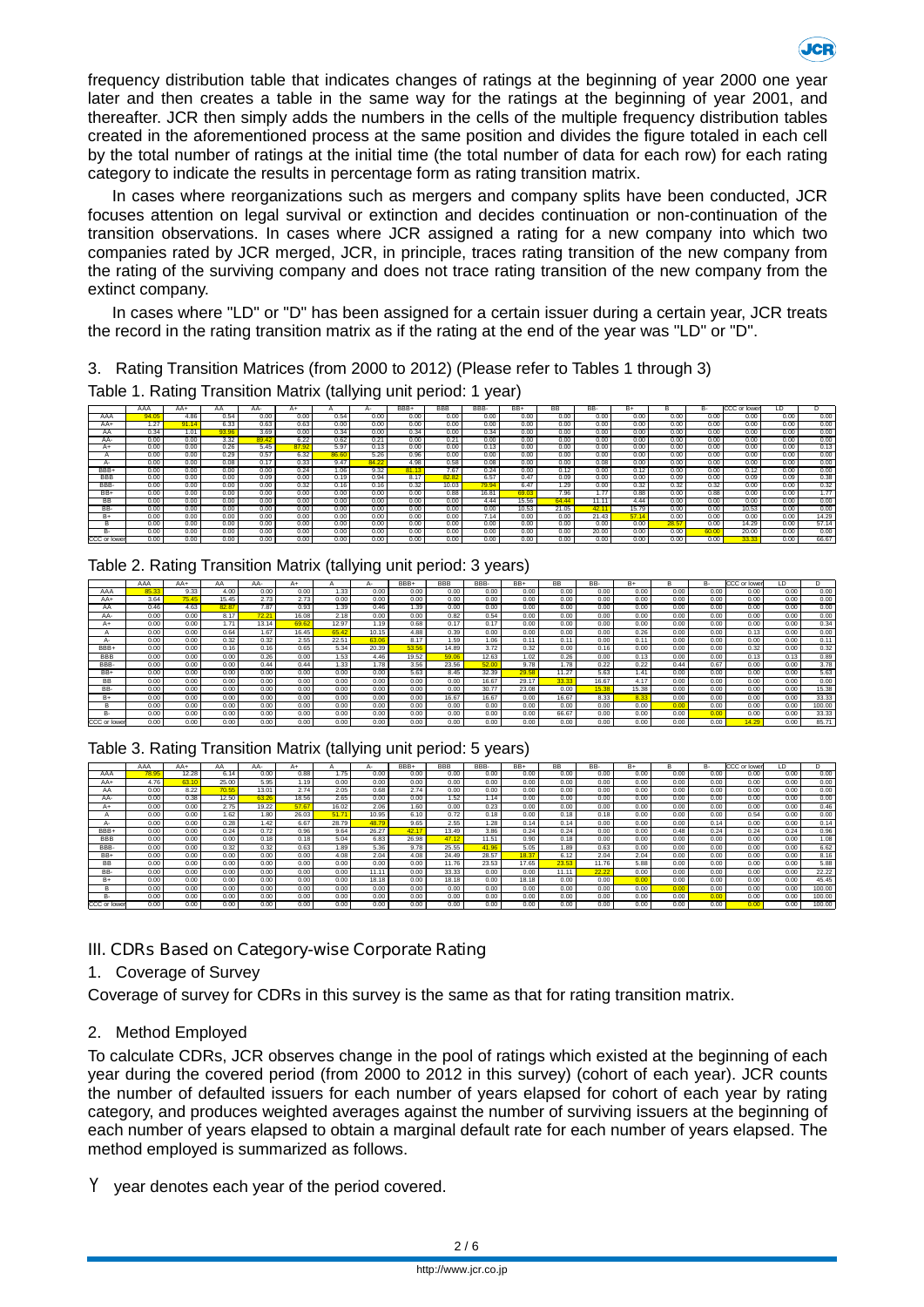

- $a<sub>y</sub>$  The number of initially rated issuers for  $Y$  year cohort (pool of ratings existed at the beginning of  $Y$  year).
- $d_{Y,t}$ : The number of defaulted issuers among the initially rated issuers which defaulted during t th year for Y year cohort.

Then, the number of surviving issuers at the beginning of  $t$  th year for  $Y$  year cohort can be described as below.

$$
a(Y,t) = \begin{cases} a_Y & t = 1 \\ a_Y - \sum_t d_{Y,t-1} & t \neq 1 \end{cases}
$$

Using the above, weighted average default rate at  $t$  th year is described as below.

$$
\alpha_t = \frac{\sum_{Y} d_{Y,t}}{\sum_{Y} a(Y,t)}
$$

Then, CDRs for *n* years are described by the following formula:

$$
1-\prod_{i=1}^n \bigl(1-\alpha_i\bigr)
$$

In cases where reorganizations such as mergers and company splits have been conducted, JCR, in principle, focuses attention on legal survival or extinction and traces rating transition accordingly. This is the same as the policy for rating transition matrices. To calculate CDRs, however, in cases where a new company created by merger between rated companies defaults, JCR treats both the surviving company and the extinct company as defaulted. In case of default of a new company created by merger of the extinct company being rated by JCR and the surviving company not being rated by JCR, JCR counts a default for the extinct company which had been rated.

JCR traces default of issuers, for which ratings have been extinguished owing to withdrawals requested by the issuer or other reasons, and reflects the results in calculation of CDRs. JCR includes these traced issuers whose ratings have been extinguished in calculation of the default rate for both the numerator and the denominator if they default. JCR includes these traced issuers whose ratings have been extinguished in calculation of the default rate for the denominator only if they do not default. JCR stops the tracing, however, when tracing of defaults is considered difficult owing to some reasons such as significant difficulty in obtaining important information including financial statements on such issuers whose ratings have been extinguished.

#### 3. Definition of Default

Default means a state, in which principal or interest payments of financial obligations cannot be honored as initially agreed, with respect to the CDRs. This includes the following cases: (i) JCR judges that all the financial obligations are, in effect, in default. (ii) JCR judges that while an obligor does not honor part of the agreed to financial obligations, but it honors all its other agreed to financial obligations. Usually, when cases fall under the former, "D" ratings are assigned, and "LD" ratings are assigned when cases fall under the latter. Commencement of legal bankruptcy proceedings is a typical example of the former situation, and a situation where specific creditor grants debt forgiveness or DES for debt relief is a typical example of the latter situation. JCR counts a case where "JCR judges that while an obligor does not honor part of the agreed to financial obligations, but it honors all its other agreed to financial obligations" as a default for calculating CDRs even prior to its introduction of "LD" to the rating symbol on August 28, 2012.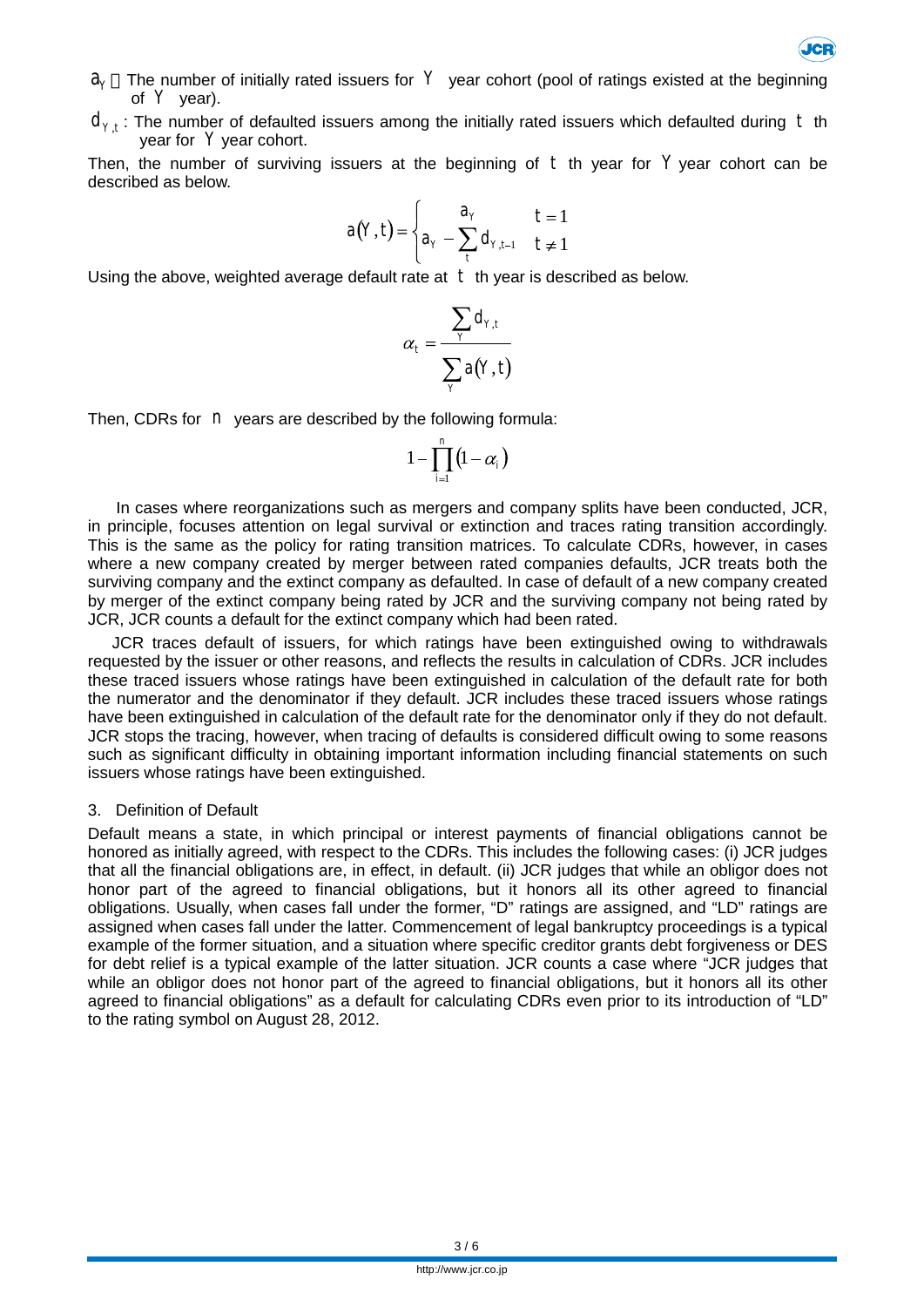

# 4. CDRs (from 2000 to 2012) (Please refer to Table 4)

| Table 4. CDRs |         |        |        |        | (Unit: %) |
|---------------|---------|--------|--------|--------|-----------|
| Rating        | l-vearl | 2-year | 3-year | 4-year | 5-year    |
| AAA           | 0.00    | 0.00   | 0.00   | 0.00   | 0.00      |
| AA            | 0.00    | 0.00   | 0.00   | 0.00   | 0.00      |
| A             | 0.03    | 0.14   | 0.22   | 0.35   | 0.55      |
| <b>BBB</b>    | 0.62    | 1.49   | 2.34   | 3.00   | 3.52      |
| BB            | 3.38    | 5.94   | 9.46   | 12.19l | 15.11     |
| в             | 20.59   | 38.24  | 52.94  | 58.82  | 58.82     |
| CCC or lower  | 66.67   | 66.67  | 66.67  | 66.67  | 66.67     |

# **Rating Transition Matrices for Asset-Backed Securities (ABS)**

"Rating Transition Matrices by Lapse of Months" and "1-Year (on a Calendar Year Basis) Rating Transition Matrices" based on data in the latest three years are as follows.

## 1. Coverage of Survey

The data covered products with credit enhancement provided in the form of senior-subordinated structure for the underlying assets in principle, for which their ratings were made public from November 1996 to December 2012, in the survey.

Products such as repackaged bonds and guaranteed products linked to ratings of third parties have been excluded in principle. Products consisting of multiple tranches have been counted as one when they have the same ranking while different in maturities.

# 2. Method Employed and Results

(1) Rating Transition Matrices by Lapse of Months (Please refer to Tables 5 through 7)

JCR surveyed and tallied how the rating on each of the products changed as months elapsed from the rating at the time of the issuance. Shown in Tables 5, 6 and 7 are the distributions of changes after lapse of 12 months, 24 months and 36 months, respectively. JCR did not count the products redeemed before the end of each period or the products that did not exist for each aforementioned period, despite changes in ratings.

## Table 5. 12-months Later Rating Transition Matrix

|             | AAA    | $AA+$  | AA    | AA-    | $A+$   | A     | $A-$   | BBB+   | BBB   | BBB-   | BB+    | <b>BB</b> | BB- | $B+$   | В | B- or lower |
|-------------|--------|--------|-------|--------|--------|-------|--------|--------|-------|--------|--------|-----------|-----|--------|---|-------------|
| AAA         | 100.00 |        |       |        |        |       |        |        |       |        |        |           |     |        |   |             |
| AA+         |        | 100.00 |       |        |        |       |        |        |       |        |        |           |     |        |   |             |
| AA          |        | 5.88   | 94.12 |        |        |       |        |        |       |        |        |           |     |        |   |             |
| AA-         |        |        |       | 100.00 |        |       |        |        |       |        |        |           |     |        |   |             |
| $A+$        |        |        |       |        | 100.00 |       |        |        |       |        |        |           |     |        |   |             |
| A           |        |        |       |        | 2.22   | 97.78 |        |        |       |        |        |           |     |        |   |             |
| A-          |        |        |       |        |        |       | 100.00 |        |       |        |        |           |     |        |   |             |
| BBB+        |        |        |       |        |        |       |        | 100.00 |       |        |        |           |     |        |   |             |
| <b>BBB</b>  |        |        |       |        |        |       |        |        | 95.83 | 4.17   |        |           |     |        |   |             |
| BBB-        |        |        |       |        |        |       |        |        |       | 100.00 |        |           |     |        |   |             |
| BB+         |        |        |       |        |        |       |        |        |       |        | 100.00 |           |     |        |   |             |
| BB          |        |        |       |        |        |       |        |        |       |        |        | 100.00    |     |        |   |             |
| BB-         |        |        |       |        |        |       |        |        |       |        |        |           |     |        |   |             |
| $B+$        |        |        |       |        |        |       |        |        |       |        |        |           |     | 100.00 |   |             |
| B           |        |        |       |        |        |       |        |        |       |        |        |           |     |        |   |             |
| B- or lower |        |        |       |        |        |       |        |        |       |        |        |           |     |        |   |             |

Table 6. 24-months Later Rating Transition Matrix

|             | AAA    | AA+   | AA    | AA-   | A+    | A     | А-    | BBB+   | <b>BBB</b> | BBB-   | BB+    | <b>BB</b> | BB- | $B+$   | В | B- or lower |
|-------------|--------|-------|-------|-------|-------|-------|-------|--------|------------|--------|--------|-----------|-----|--------|---|-------------|
| AAA         | 100.00 |       |       |       |       |       |       |        |            |        |        |           |     |        |   |             |
| AA+         | 33.33  | 66.67 |       |       |       |       |       |        |            |        |        |           |     |        |   |             |
| AA          | 10.71  | 14.29 | 71.43 |       | 3.57  |       |       |        |            |        |        |           |     |        |   |             |
| AA-         |        |       | 26.32 | 68.42 | 5.26  |       |       |        |            |        |        |           |     |        |   |             |
| $A+$        | 16.67  |       |       |       | 83.33 |       |       |        |            |        |        |           |     |        |   |             |
| Α           | 2.86   |       |       | 2.86  |       | 94.29 |       |        |            |        |        |           |     |        |   |             |
| A-          |        | 11.11 |       |       |       |       | 88.89 |        |            |        |        |           |     |        |   |             |
| BBB+        |        |       |       |       |       |       |       | 100.00 |            |        |        |           |     |        |   |             |
| BBB         |        |       |       |       |       |       |       |        | 94.44      | 5.56   |        |           |     |        |   |             |
| BBB-        |        |       |       |       |       |       |       |        |            | 100.00 |        |           |     |        |   |             |
| BB+         |        |       |       |       |       |       |       |        |            |        | 100.00 |           |     |        |   |             |
| BB          |        |       |       |       |       |       |       |        |            |        |        | 100.00    |     |        |   |             |
| BB-         |        |       |       |       |       |       |       |        |            |        |        |           |     |        |   |             |
| $B+$        |        |       |       |       |       |       |       |        |            |        |        |           |     | 100.00 |   |             |
| В           |        |       |       |       |       |       |       |        |            |        |        |           |     |        |   |             |
| B- or lower |        |       |       |       |       |       |       |        |            |        |        |           |     |        |   |             |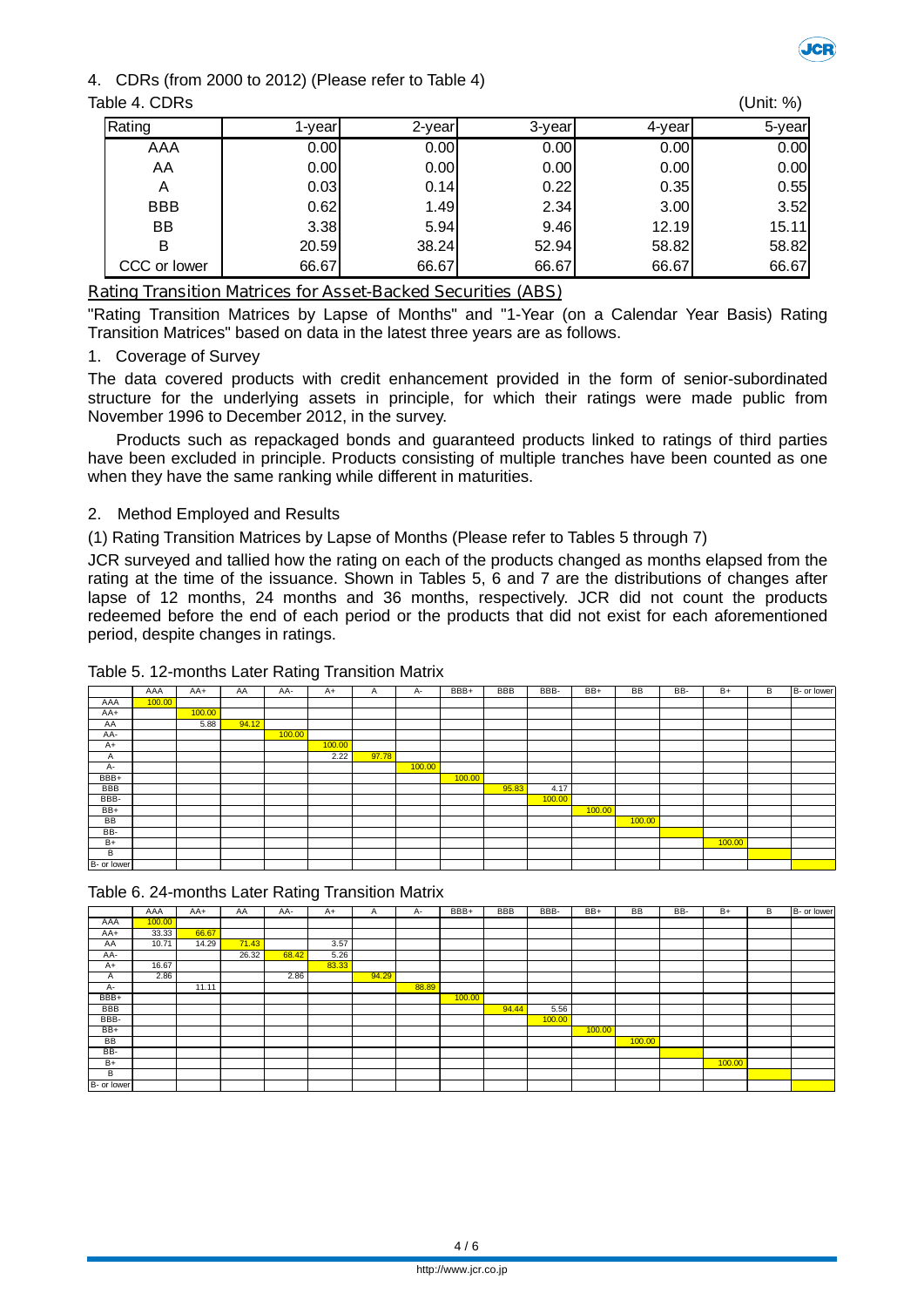

#### Table 7. 36-months Later Rating Transition Matrix

|             | AAA    | AA+    | AA    | AA-   | A+    | Α     | A-    | BBB+   | <b>BBB</b> | BBB-   | BB+    | <b>BB</b> | BB- | $B+$   | В | B- or lower |
|-------------|--------|--------|-------|-------|-------|-------|-------|--------|------------|--------|--------|-----------|-----|--------|---|-------------|
| AAA         | 100.00 |        |       |       |       |       |       |        |            |        |        |           |     |        |   |             |
| $AA+$       |        | 100.00 |       |       |       |       |       |        |            |        |        |           |     |        |   |             |
| AA          | 26.09  | 8.70   | 52.17 |       | 4.35  | 4.35  | 4.35  |        |            |        |        |           |     |        |   |             |
| AA-         |        |        | 11.76 | 64.71 |       |       | 11.76 |        | 5.88       | 5.88   |        |           |     |        |   |             |
| $A+$        | 33.33  |        |       |       | 66.67 |       |       |        |            |        |        |           |     |        |   |             |
| Α           | 7.41   |        | 7.41  | 3.70  | 3.70  | 77.78 |       |        |            |        |        |           |     |        |   |             |
| $A -$       | 11.11  |        |       |       |       |       | 77.78 | 11.11  |            |        |        |           |     |        |   |             |
| BBB+        |        |        |       |       |       |       |       | 100.00 |            |        |        |           |     |        |   |             |
| <b>BBB</b>  |        |        |       |       |       | 7.14  | 7.14  |        | 78.57      | 7.14   |        |           |     |        |   |             |
| BBB-        |        |        |       |       |       |       |       |        |            | 100.00 |        |           |     |        |   |             |
| BB+         |        |        |       |       |       |       |       |        |            |        | 100.00 |           |     |        |   |             |
| <b>BB</b>   |        |        |       |       |       |       |       |        |            |        |        | 100.00    |     |        |   |             |
| BB-         |        |        |       |       |       |       |       |        |            |        |        |           |     |        |   |             |
| $B+$        |        |        |       |       |       |       |       |        |            |        |        |           |     | 100.00 |   |             |
| B           |        |        |       |       |       |       |       |        |            |        |        |           |     |        |   |             |
| B- or lower |        |        |       |       |       |       |       |        |            |        |        |           |     |        |   |             |

(2) 1-Year (on a Calendar Year Basis) Rating Transition Matrices (Please refer to Tables 8 & 9)

JCR studied how the ratings at the beginning of January each year changed by the end of the year over the period from 2010 to 2012. The changes in the three years were added and averaged as indicated in Table 8. The rating transitions in the year 2012 are also shown in Table 9 for reference. Table 8. 1-year (on a Calendar Year Basis) Average Rating Transition Matrix for 2010 - 2012

|             |        | $\lambda$ |       |       |       |       |       | ັ      | ີ          |       |        |           |     |      |   |             |
|-------------|--------|-----------|-------|-------|-------|-------|-------|--------|------------|-------|--------|-----------|-----|------|---|-------------|
|             | AAA    | AA+       | AA    | AA-   | $A+$  | A     | А-    | BBB+   | <b>BBB</b> | BBB-  | BB+    | <b>BB</b> | BB- | $B+$ | В | B- or lower |
| AAA         | 100.00 |           |       |       |       |       |       |        |            |       |        |           |     |      |   |             |
| $AA+$       | 25.00  | 75.00     |       |       |       |       |       |        |            |       |        |           |     |      |   |             |
| AA          | 12.12  | 3.03      | 81.82 |       |       | 3.03  |       |        |            |       |        |           |     |      |   |             |
| AA-         |        |           | 10.53 | 84.21 | 5.26  |       |       |        |            |       |        |           |     |      |   |             |
| $A+$        |        |           | 10.00 |       | 70.00 | 10.00 | 10.00 |        |            |       |        |           |     |      |   |             |
| A           | 7.41   |           | 3.70  |       | 11.11 | 70.37 | 3.70  |        |            |       | 3.70   |           |     |      |   |             |
| A-          |        |           |       | 9.09  |       | 9.09  | 63.64 |        |            | 18.18 |        |           |     |      |   |             |
| BBB+        |        |           |       |       |       |       |       | 100.00 |            |       |        |           |     |      |   |             |
| <b>BBB</b>  |        |           |       |       | 14.29 |       |       |        | 85.71      |       |        |           |     |      |   |             |
| BBB-        |        |           |       |       |       |       |       |        | 50.00      | 50.00 |        |           |     |      |   |             |
| BB+         |        |           |       |       |       |       |       |        |            |       | 100.00 |           |     |      |   |             |
| BB          |        |           |       |       |       |       |       |        |            |       |        | 100.00    |     |      |   |             |
| BB-         |        |           |       |       |       |       |       |        |            |       |        |           |     |      |   |             |
| $B+$        |        |           |       |       |       |       |       |        |            |       |        |           |     |      |   |             |
| B           |        |           |       |       |       |       |       |        |            |       |        |           |     |      |   |             |
| B- or lower |        |           |       |       |       |       |       |        |            |       |        |           |     |      |   |             |

|  |  |  | Table 8. T-year (on a Galeridar Year Basis) Average Rating Transition Matrix for 2010 - 2012 |  |  |  |  |
|--|--|--|----------------------------------------------------------------------------------------------|--|--|--|--|
|  |  |  |                                                                                              |  |  |  |  |

|  |  |  |  |  |  | Table 9. 1-year (on a Calendar Year Basis) Rating Transition Matrix for 2012 |  |
|--|--|--|--|--|--|------------------------------------------------------------------------------|--|
|--|--|--|--|--|--|------------------------------------------------------------------------------|--|

|             | AAA    | AA+    | AA    | AA-   | $A+$  | A     | A-    | BBB+   | <b>BBB</b> | BBB-  | BB+ | BB     | BB- | $B+$ | В | B- or lower |
|-------------|--------|--------|-------|-------|-------|-------|-------|--------|------------|-------|-----|--------|-----|------|---|-------------|
| AAA         | 100.00 |        |       |       |       |       |       |        |            |       |     |        |     |      |   |             |
| AA+         |        | 100.00 |       |       |       |       |       |        |            |       |     |        |     |      |   |             |
| AA          | 18.18  |        | 72.73 |       |       | 9.09  |       |        |            |       |     |        |     |      |   |             |
| AA-         |        |        | 16.67 | 66.67 | 16.67 |       |       |        |            |       |     |        |     |      |   |             |
| $A+$        |        |        |       |       | 75.00 |       | 25.00 |        |            |       |     |        |     |      |   |             |
| A           | 12.50  |        | 12.50 |       |       | 62.50 | 12.50 |        |            |       |     |        |     |      |   |             |
| A-          |        |        |       |       |       | 50.00 |       |        |            | 50.00 |     |        |     |      |   |             |
| BBB+        |        |        |       |       |       |       |       | 100.00 |            |       |     |        |     |      |   |             |
| <b>BBB</b>  |        |        |       |       |       |       |       |        | 100.00     |       |     |        |     |      |   |             |
| BBB-        |        |        |       |       |       |       |       |        |            |       |     |        |     |      |   |             |
| BB+         |        |        |       |       |       |       |       |        |            |       |     |        |     |      |   |             |
| BB          |        |        |       |       |       |       |       |        |            |       |     | 100.00 |     |      |   |             |
| BB-         |        |        |       |       |       |       |       |        |            |       |     |        |     |      |   |             |
| $B+$        |        |        |       |       |       |       |       |        |            |       |     |        |     |      |   |             |
| B           |        |        |       |       |       |       |       |        |            |       |     |        |     |      |   |             |
| B- or lower |        |        |       |       |       |       |       |        |            |       |     |        |     |      |   |             |

(Financial Technology Division, Rating Administration Division and Structured Finance Dept.)

Japan Credit Rating Agency, Ltd.

Jiji Press Building, 5-15-8 Ginza, Chuo-ku, Tokyo 104-0061, Japan Tel. +81 3 3544 7013, Fax. +81 3 3544 7026

Information herein has been obtained by JCR from the issuers and other sources believed to be accuute and reliable. However, because of the possibility of human or mechanical error as well as<br>the fractors, JCR makes no rep

JCR is registered as a "Nationally Recognized Statistical Rating Organization" with the U.S. Securities and Exchange Commission with respect to the following four classes. (1) Financial<br>institutions, brokers and dealers, (

Copyright © Japan Credit Rating Agency, Ltd. All rights reserved.